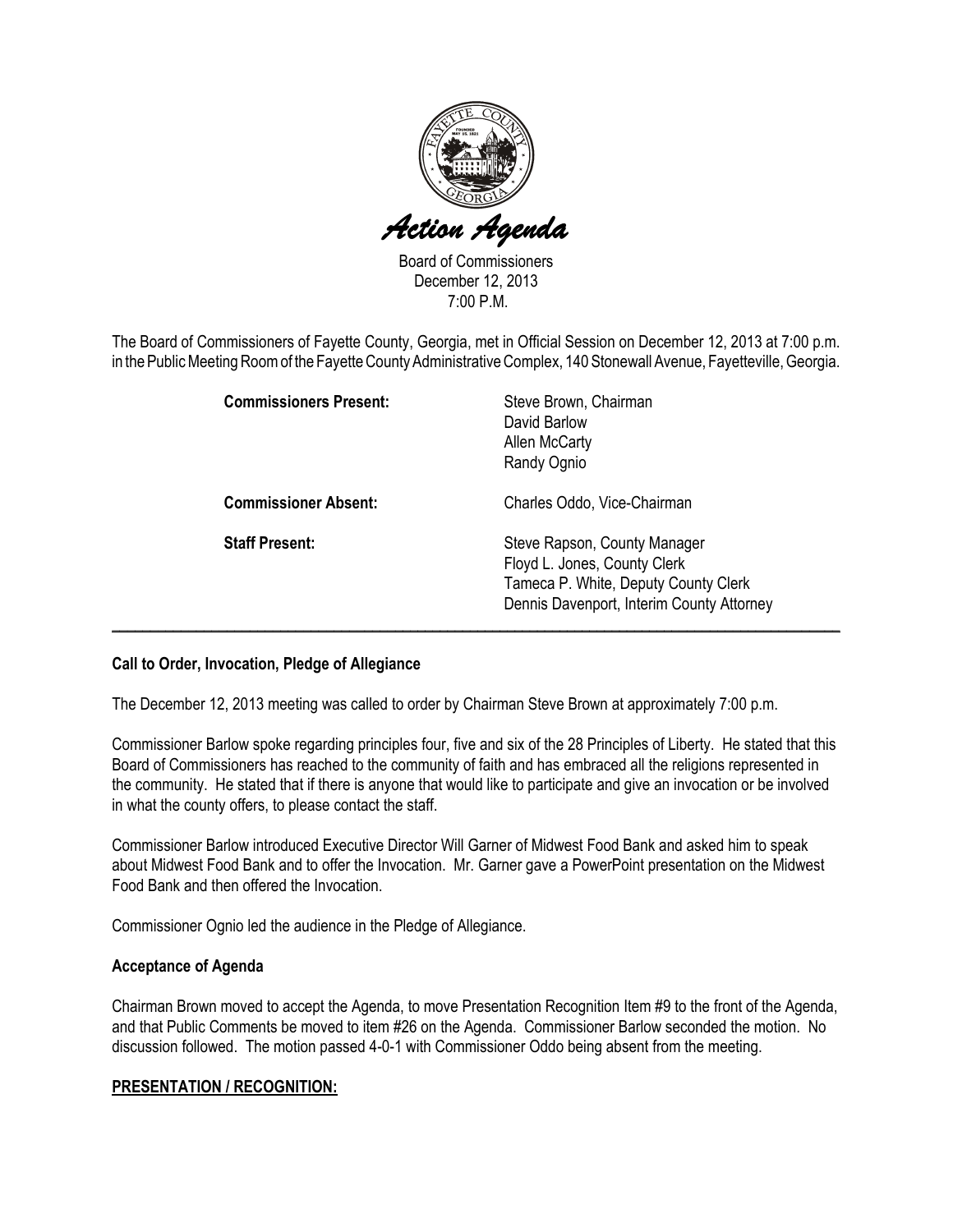## 1. Proclamation of Appreciation of Coweta County Chairman Bob Blackburn's Leadership.

Chairman Brown presented Coweta County Chairman Bob Blackburn with a Proclamation of Appreciation. Mr. Blackburn, his son, Matt and his wife came forth to receive the proclamation. Chairman Brown commented on the friendship that has been extended from Chairman Blackburn in a neighboring county. He then read the proclamation into the record. Chairman Blackburn made comments and thanked the Board for the forward motion in Fayette County.

## 2. Recognition of Ms. Hannah Newton of McIntosh High School for County Pitcher of the Year.

Mr. Christopher Dunn with Fayette County News came forth to assist with presentations. He stated that the County Pitcher of the Year is Ms. Hannah Newton from McIntosh High School. He stated that Hannah racked up ten wins, 143 strike-outs, six shutouts, two no-hitters and one perfect game and batted .382, with six doubles and 14 RBI's.

## 3. Recognition of Ms. Kimberly Perkins of Whitewater High School for County Batter of the Year.

Mr. Christopher Dunn with Fayette County News stated that Ms. Kimberly Perkins is County Batter of the Year and she is from Whitewater High School. He stated that she batted .506, with 11 doubles, six home runs, and 50 RBI's for the Wildcats.

## 4. Recognition of the Fayette County 2013 All-County Volleyball Team.

Mr. Christopher Dunn with Fayette County News recognized the members of the Fayette County 2013 All-County Volleyball Team. He individually recognized the players for the  $1<sup>st</sup>$  Team and the  $2<sup>nd</sup>$  Team, and he introduced the honorable mentioned players. Mr. Dunn and the Board then recognized the Player of the Year and the Coach of the Year.

## 5. Recognition of Inman and Oak Grove Elementary Schools for being among the 78 highest performing Title I Schools in the State of Georgia.

Commissioner McCarty read a proclamation recognizing both Inman and Oak Grove Elementary Schools for being among the 78 highest performing Title I Schools in the State of Georgia.

# 6. Recognition of Division Chief and Emergency Management Director Pete Nelms of Fayette County's Public Safety Division for his work in meeting the incentive standards outlined in the Georgia Emergency Management Agency-Homeland Security Federal-State-Local Disaster Match Policy.

Fayette County Fire Chief David Scarbrough publically recognized Division Chief and Emergency Management Director Pete Nelms for his work in meeting the incentive standards outlined in the Georgia Emergency Management Agency- Homeland Security Federal-State-Local Disaster Match Policy, and the Board presented Chief Nelms with a Certificate of Appreciation.

### 7. Shop Fayette County for the Holidays.

Commissioner Barlow read a proclamation calling on all citizens to "Shop Fayette County for the Holidays."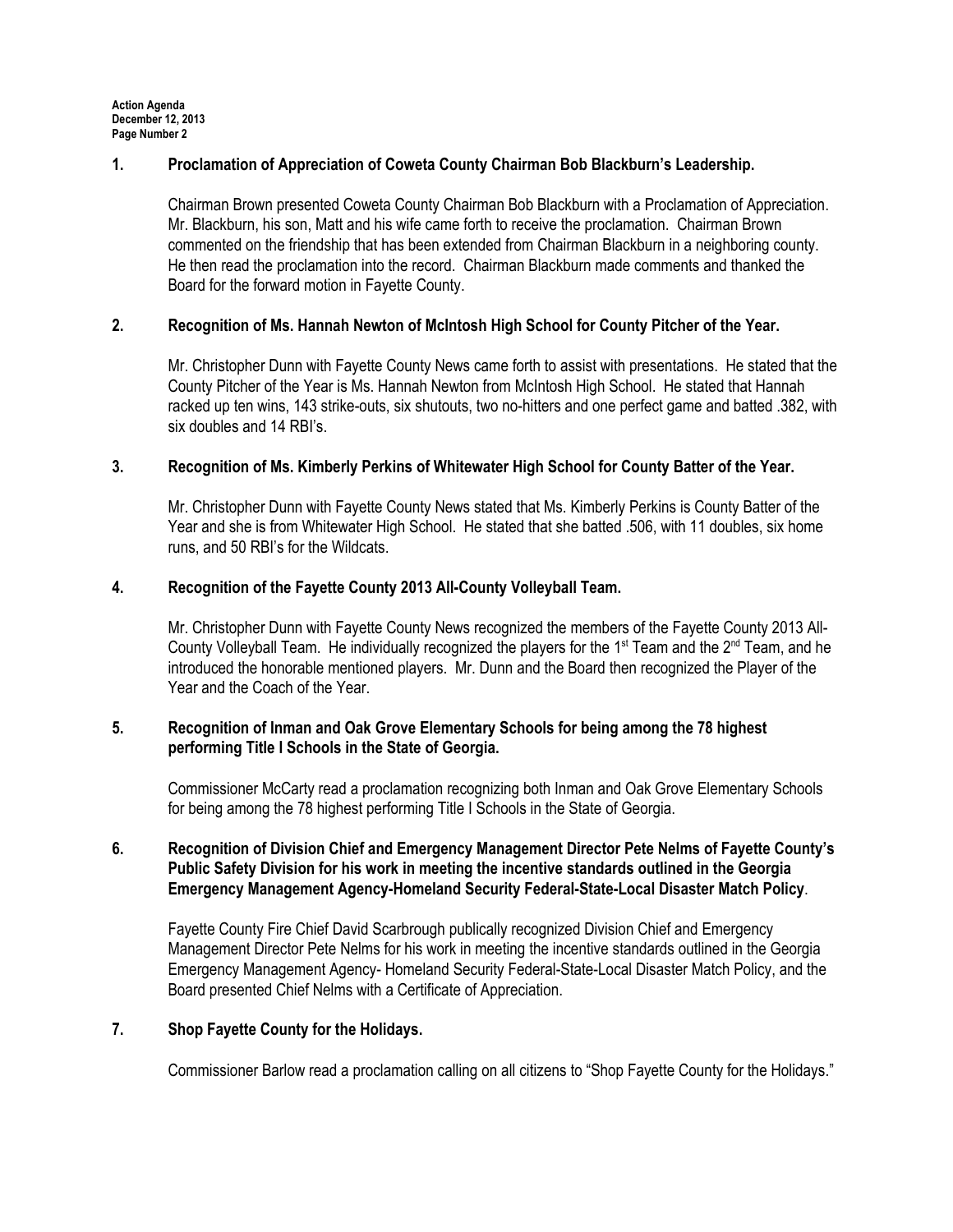Action Agenda December 12, 2013 Page Number 3

### 8. Recognition and rewarding of the County Department who won Fayette County's Annual Door Decorating Contest.

County Administrator Steve Rapson informed the Board that the E-911 Communications Department won first place in Fayette County's Annual Door Decorating Contest. He also informed the Board that the Environmental Management Department took second place in the contest.

### 9. Proclamation honoring Fayette County couples who are celebrating their milestone Wedding Anniversaries.

Chairman Brown and the Board recognized and read into the record a proclamation recognizing Mr. and Mrs. Jim and Linda Robinson who were celebrating their 50<sup>th</sup> year anniversary. Chairman Brown also read into the record a proclamation recognizing Mr. and Mrs. Bogus and Jewelean Miller for their 50<sup>th</sup> year anniversary. Mr. and Mrs. Miller were not present for the meeting.

### PUBLIC HEARING:

### 10. Consideration of Petition No. 1231-13, 92 Oaks, LLC., Benjamin L. Autrey, Owner, and Joseph L. Robinson, Agent, request to rezone property from EST Estate Residential District and A-R Agriculture-Residential to A-R Agriculture-Residential to develop six (6) residential lots and of RDP-011-13 to revise the Development Plan for Rezoning Petition 1158-05.

Mr. Joseph Robinson, representing 92 Oaks, LLC., spoke in favor of Petition No. 1231-13. No one else spoke in favor of or in opposition to this request.

Chairman Brown moved to approve Petition No. 1231-13, 92 Oaks, LLC. request to rezone property from EST Estate Residential District and A-R Agricultural-Residential to A-R Agriculture-Residential to develop six residential lots. Commissioner McCarty seconded the motion. No discussion followed. The motion passed 4-0-1 with Commissioner Oddo being absent from the meeting.

Chairman Brown moved to approve RDP-011-13 to revise the Development Plan for Rezoning Petition 1158-05, essentially voiding the Residential Development Plan on that portion of the property. Commissioner Barlow seconded the motion. No discussion followed. The motion passed 4-0-1 with Commissioner Oddo being absent from the meeting.

Gene Adams: Mr. Gene Adams said he lived fairly close to Mr. Bob Craft's property. He stated that Mr. Craft has spent a lot of time trying to get the zoning for the property to be changed to A-R, and that tonight that he saw it happen.

### PUBLIC COMMENT:

Attorney Scott Bennett: Attorney Scott Bennett, who works in Peachtree City, stated that he came to the meeting to shed some light on a matter that he thought the public should know about, namely, the recent events surrounding the termination of Mr. Russell Prince who is both his client and his friend. Mr. Bennett then spoke on the matter of Mr. Prince's termination. He stated that Mr. Prince should be reinstated to his employment with Fayette County, that he would be filing an appeal and a request for review. He stated that if Mr. Prince was not reinstated, then he had a right for a review panel from three department heads. He stated that if the review panel did not work, then the issue may end up in Superior Court. He told the Board that it had a good employee who has worked hard, accepted a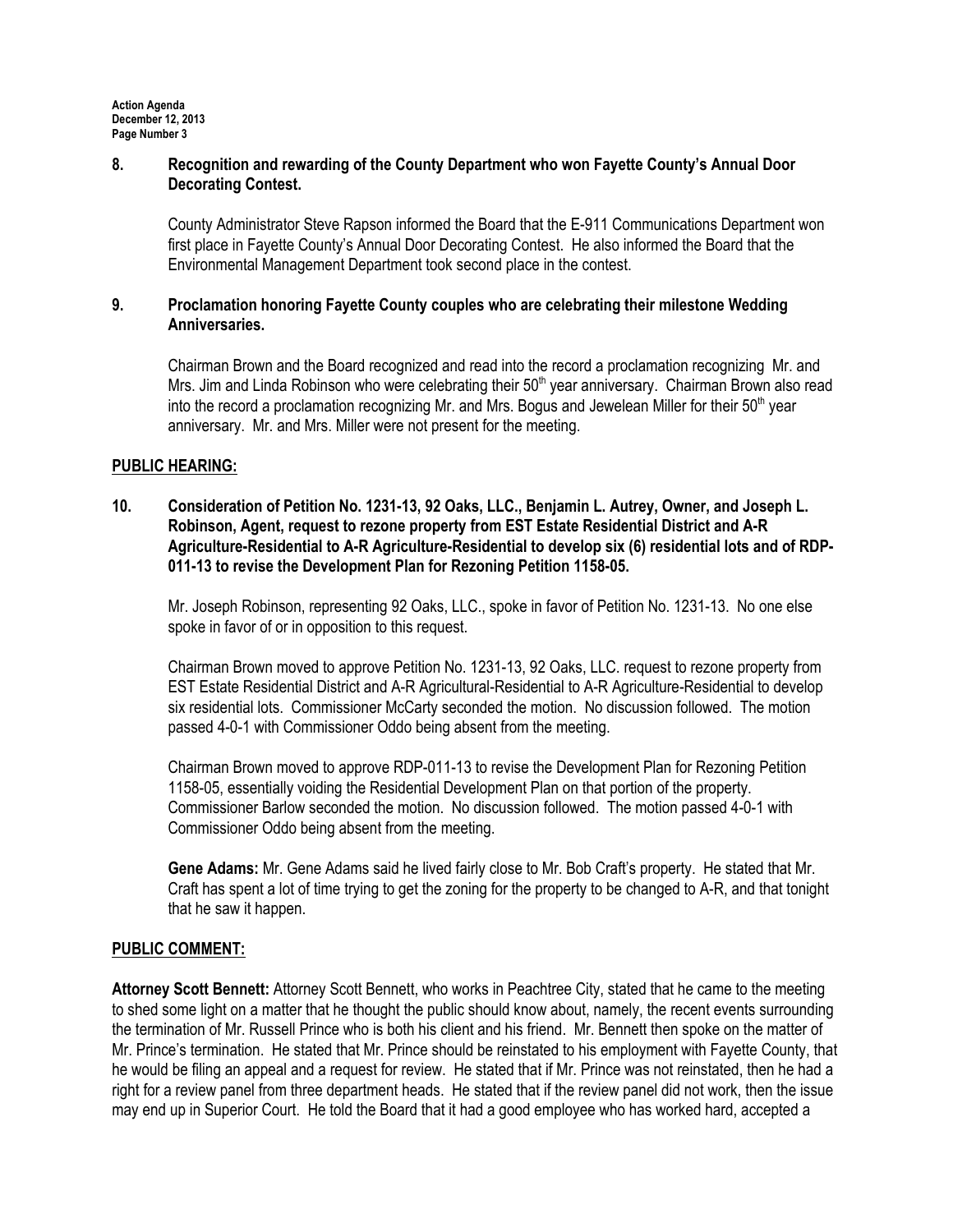#### Action Agenda December 12, 2013 Page Number 4

demotion since he did not want to make waves, and who put his head down and did his job by doing exactly what he was asked to do, and that he was fired for doing his job. He asked the Board to do the right thing by not making this issue go to litigation, and to do what is right by its employees. He asked the Board to let its employees know that if they do their job then the Board has their back. He asked the Board to think about this situation, to pray about it, and to do what is right by Russell Prince and its employees.

Vasana Smith: Ms. Vasana Smith publically announced that on December 18, 2013 from 11:00 a.m. until 12:30 p.m., there will be a Grand Opening for the Southeast Regional Veterans Vocational Training Center. Ms. Smith spoke about the Training Center and how it came about and its purpose.

Bob Ross: Mr. Ross thanked Community Development Director Pete Frisina who has worked with him in regards to the Fayette Visioning Project. Mr. Ross then said he was coming to speak about two items, the first being the protection of public officials, and he spoke about how protection of public officials should apply. He said the second item he wanted to talk about the protection to vote on how to lead the country, that a means of protecting the vote is through an Elections Board, and that a responsibility of an Elections Board is to ensure that all citizens are represented fairly so that their vote counts. He spoke about how the Fayette County Elections Board is composed, and he spoke about how the Republican Party's appointee to the Elections Board is Ms. Marilyn Watts. Mr. Ross then spoke about Ms. Watt's recent activity on the Elections Board. He said the Republican Party had to reassess whether or not Ms. Watts was serving the best interest of the party on the Elections Board, and that the Republican Party concluded that it was not being served. He stated that he understood that Ms. Watts was asking the Fayette County Board of Commissioners to approve funds to defend her from actions taken by the Republican Party. He said that nothing in the petition by the Republican Party has anything to do with her work or service for the public in the administration of her duties, and that it address matters that were done outside of her official capacity and so it was not worthy of having any public support of her defense. He agreed that she was certainly entitled to a defense, that she may cite precedence for a public defense, but that he would cite how a former Commissioner who committed a personal action that was not in the administration of his office was taken to court and that individual had to pay out of his pocket specifically since the action was not in the administration of his office. Mr. Ross spoke about how there was a current Commissioner who was taken before an Ethics Board, and is appealing that decision. He said the current Commissioner had sought public funds, but the difference was that the decision and actions that lead to bringing him before the Ethics Board were made during the administration of his duties. Mr. Ross then spoke of another action in which Ms. Barlow serves as a member of the Board of Education in Cherokee County, and that the Board of Education denied funds for her defense against an ethics charge. He said Ms. Watt's clearly did something that was completely outside of the realm of her official duties as a member of the Board of Elections, and that there was no rational for Fayette County taxpayers to defray any expenses in this matter.

# CONSENT AGENDA:

Commissioner Barlow moved to approve the Consent Agenda. Commissioner Ognio seconded the motion. No discussion followed. The motion passed 4-0-1 with Commissioner Oddo being absent from the meeting.

- 11. Approval of the County Clerk's request to adopt the 2014 County Commission Meeting Schedule.
- 12. Approval to register with the Commodities Futures Trading Commission (CFTC) and receive an Interim Compliance Identifier (CICI); execute the proposed Credit Support Annex; execute the proposed Bilateral Dodd-Frank (DF) Agreement and adopt the model resolution to conform to the provisions of the Dodd-Frank Act.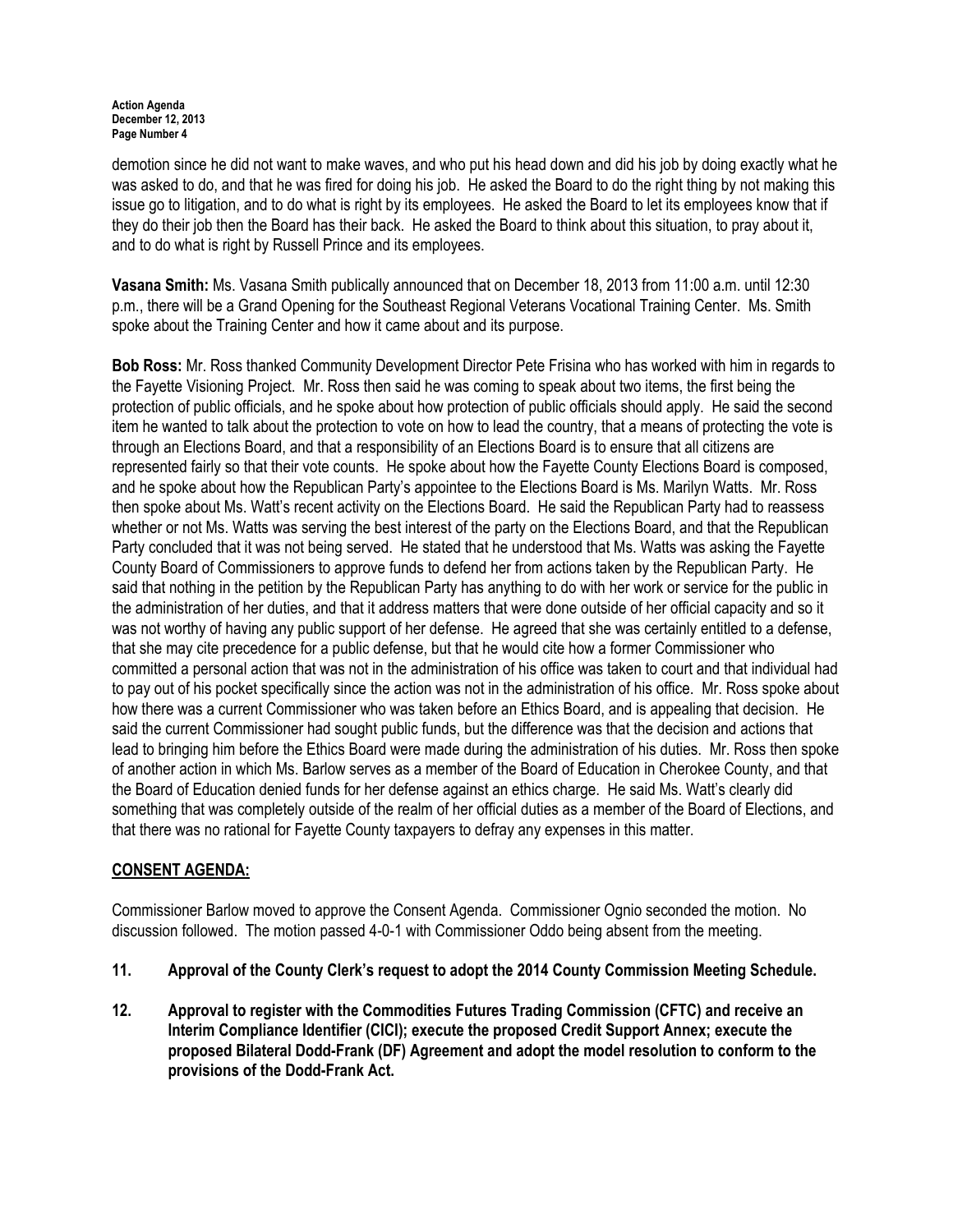- 13. Approval of staff's recommendation to declare one Fire Apparatus as unserviceable and to sell the asset utilizing the GovDeals internet website, and for all proceeds to be returned to the Fire "Vehicle Replacement" fund.
- 14. Approval of the proposed 2014 Local Maintenance & Improvement Grant (LMIG) project list for unincorporated Fayette County and authorization for the Chairman to sign the LMIG Application and related documents.
- 15. Approval of staff's request to adopt the Georgia Department of Transportation's Local State Route Acceptance Resolution and Contract for Maintenance of Highways Numbered 3609M for the proposed widening of State Route 54 (GDOT PI No. 721440).
- 16. Approval of staff's recommendation to increase the NTE (not-to-exceed) award an additional \$50,000 for an aggregate amount not to exceed \$200,000.00.
- 17. Approval of staff's recommendation to extend annual bid #861 for course aggregate with Hanson's Aggregates of Tyrone as the source for virgin aggregate and with Stephens Rock & Dirt, Inc., in an aggregate amount not to exceed \$270,672.00, for the purchase of recycled material for calendar year 2014.
- 18. Approval of staff's recommendation to extend annual Bid # 872 to E.R. Snell Contracting of Tyrone, in an amount not to exceed \$1,598,736.00, for the purchase of asphalt for the 2014 calendar year.
- 19. Approval of staff's recommendation to award annual bid #895 to Con South, Inc. as the primary vendor and to Faultless Business Center as the secondary vendor, in an amount not to exceed \$280,916.00, for dump truck services for calendar year 2014.
- 20. Approval of the disposition of tax refunds as recommended by the Tax Assessor's Office.
- 21. Approval of the Water Committee's recommendation to donate a \$900.00 water meter to the Veteran's Memorial at Patriots Park on behalf of all Veterans, conditioned upon the City of Fayetteville or the responsible party signing a service agreement to pay the ongoing monthly bills.
- 22. Approval of the November 14, 2013 Board of Commissioners Meeting Minutes.

Chairman Brown noted that a new copy of the November 14, 2013 Board of Commissioners Meeting Minutes was on the dais for consideration. He noted that there were minor changes to the minutes, but he pointed out that on Page 4, Item 4 that the names of the couple celebrating their 50<sup>th</sup> Wedding anniversary was added. He also pointed out that on Page 17, Item 21 that language was added in the last paragraph, changing the sentence to read: He said he did not have a real problem with Ms. Sandwich's request and he thought the rural boundary at State Route 74 and State Route 85 would make a great line of demarcation. Chairman Brown added that there were some other changes by adding modifiers.

### OLD BUSINESS:

There were no Old Business Agenda Items.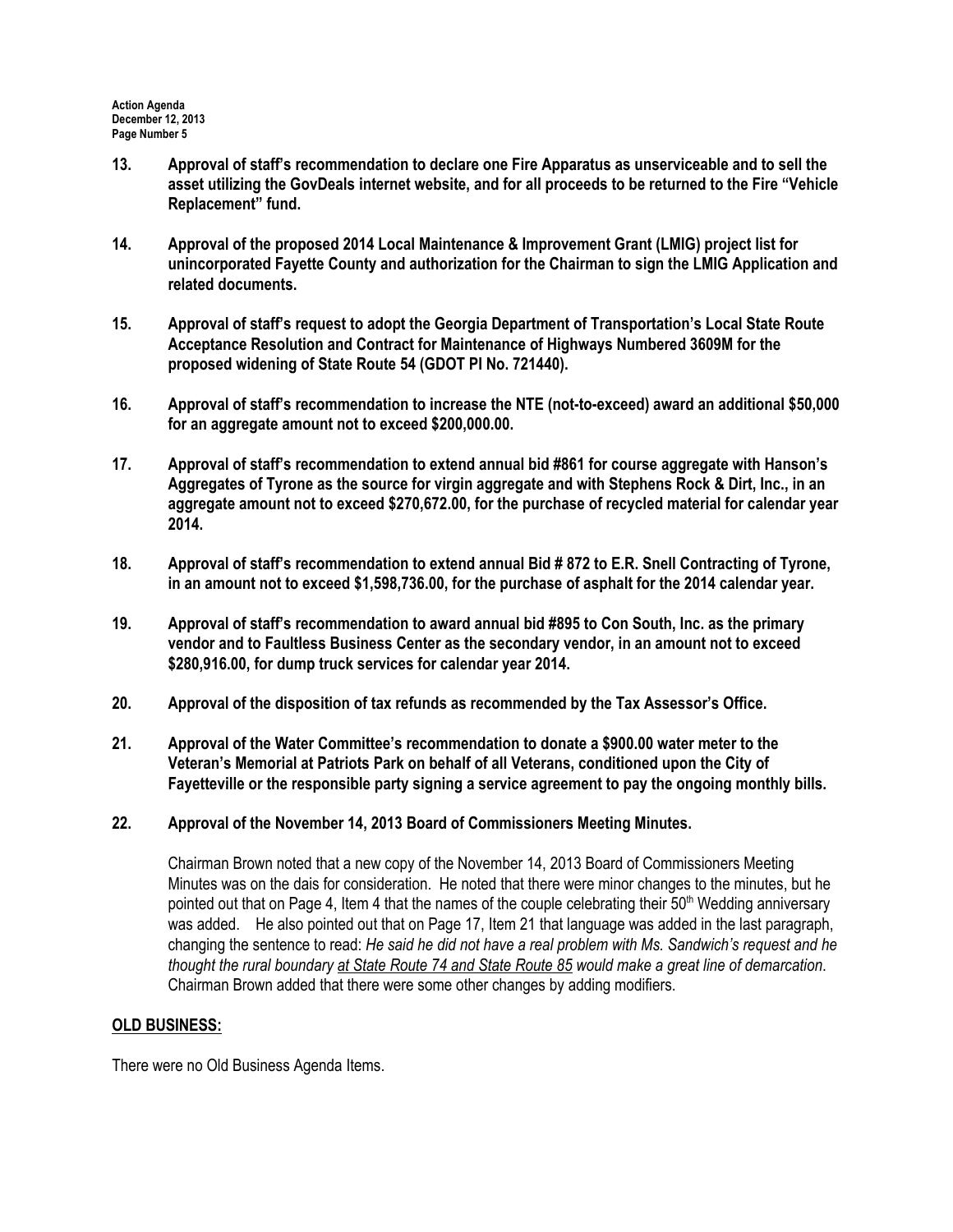### NEW BUSINESS:

23. Approval of District Attorney request to have certain employees reclassified from state employees to employees of Fayette County; and County Attorney with the District Attorney to draft an IGA (Intergovernmental Agreement) outlining the terms; and authorization for the County Manager to sign final IGA related to this reclassification of employees.

County Administrator Steve Rapson explained this request to the Board and answered questions from the Board.

Commissioner Barlow moved to approve the District Attorney's request to have certain employees reclassified from state employees to employees of Fayette County; and for the County Attorney with the District Attorney to draft an IGA (Intergovernmental Agreement) outlining the terms, and for authorization for the County Manager to sign final IGA related to this reclassification of employees. Commissioner McCarty seconded the motion. No discussion followed. The motion passed 4-0-1 with Commissioner Oddo being absent from the meeting.

## 24. Consideration of staff's recommendation to appoint Pota Coston, who is currently serving as an alternate member of the Fayette County Board of Ethics, to the vacancy on the Fayette County Board of Ethics for a term beginning immediately and to expire on November 7, 2016.

Commissioner Barlow moved to approve staff's recommendation to appoint Pota Coston, who is currently serving as an alternate member of the Fayette County Board of Ethics, to the vacancy on the Fayette County Board of Ethics for a term beginning immediately and to expire on November 7, 2016 or when the Board of Ethics is reconstituted. Commissioner McCarty seconded the motion. No discussion followed. The motion passed 4-0-1 with Commissioner Oddo being absent from the meeting.

### 25. Consideration of the Selection Committee's recommendation to reappoint Mr. Thomas Mahon and Mr. George "Larry" Blanks to the Fayette County Zoning Board of Appeals, and for each appointment to begin on January 1, 2014 and to expire on December 31, 2016.

Commissioner Ognio moved to approve the Selection Committee's recommendation to reappoint Mr. Thomas Mahon and Mr. George "Larry" Blanks to the Fayette County Zoning Board of Appeals, and for each appointment to begin on January 1, 2014 and to expire on December 31, 2016. Commissioner Barlow seconded the motion. No discussion followed. The motion passed 4-0-1 with Commissioner Oddo being absent from the meeting.

### 26. Consideration of the Selection Committee's recommendation to appoint Mr. Brian Haren and Mr. Bob Simmons to the Fayette County Planning Commission, and for each appointment to begin on January 1, 2014 and to expire on December 31, 2016.

Commissioner Ognio moved to approve the Selection Committee's recommendation to appoint Mr. Brian Haren and Mr. Bob Simmons to the Fayette County Planning Commission, and for each appointment to begin on January 1, 2014 and to expire on December 31, 2016. Commissioner McCarty seconded the motion. No discussion followed. The motion passed 4-0-1 with Commissioner Oddo being absent from the meeting.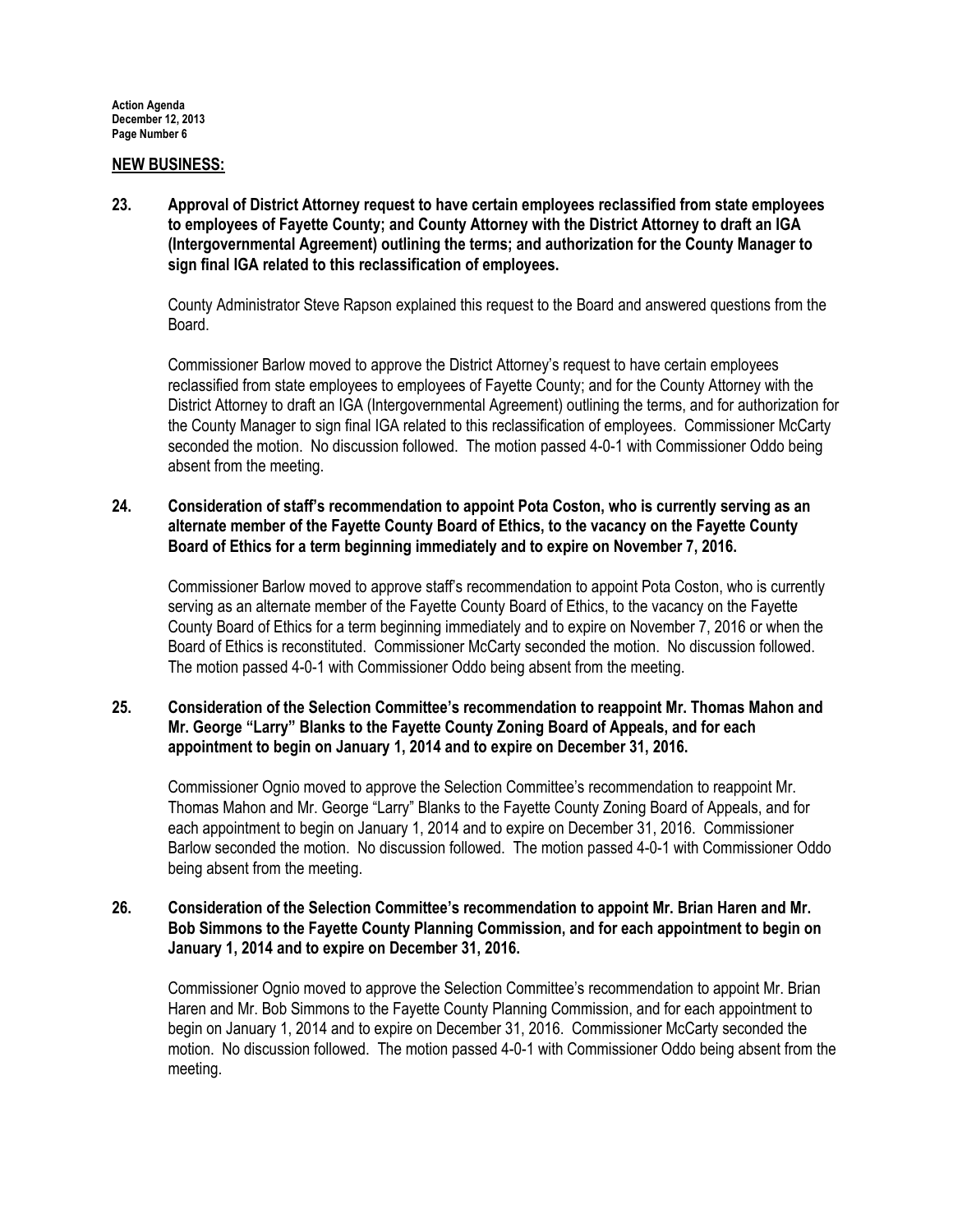Bob Simmons: Mr. Simmons thanked the Board for the opportunity that had been presented to him to serve on the Planning Commission. He gave Chairman Brown and Commissioner Ognio accolades for their vetting process, and he said he found out more about himself than he actually knew prior to his interview. He said he appreciated the opportunity to serve the citizens and elected officials of Fayette County.

# ADMINISTRATOR'S REPORTS:

County Closed on December 23, 2013: County Administrator Steve Rapson said that Fayette County would be closed on Monday, December 23, 2013. He said notices had been posted throughout the County, as well as on Channel 23 and the County website.

Selection Committee for the Ethics Board: County Administrator Steve Rapson asked the Chairman to form a Selection Committee for the interview and selection of alternates for the Fayette County Ethics Board. Chairman Brown appointed himself and Commissioner Barlow to the Selection Committee.

Selection Committee for the Zoning Board of Appeals: County Administrator Steve Rapson asked the Chairman to form a Selection Committee for the interview and selection of a candidate to the Zoning Board of Appeals. Chairman Brown appointed himself and Commissioner McCarty to the Selection Committee.

Comments Concerning Mr. Russell Prince: County Administrator Steve Rapson stated that many troubling statements had been made concerning Mr. Russell Prince, but that while he would love to go point by point in addressing each statement that Mr. Prince was terminated for cause for work on Monday, December 9, 2013. He said Mr. Prince still has rights under the appeal process, and that he may choose to exercise those rights. Mr. Rapson said that in order to protect the integrity of the appeal process, the County would not be making any comments regarding the specifics of the termination.

# ATTORNEY'S REPORTS:

Insurance Company's Reply to a Representation Request from Ms. Marilyn Watts: Interim County Attorney Dennis Davenport reminded the Board that at the November 14, 2013 Board of Commissioners meeting briefed the Board on the insurance company's reply to a representation request from Ms. Marilyn Watts.

Chairman Brown stated that as a petitioner in an instance related to Ms. Watts to the Republican Party that he would abstain from the conversation.

Commissioner Ognio asked for this item to be placed on the January 23, 2014 Agenda since there were not a full Board of the County Commissioners present, and since there was already one abstention. He suggested that in order to get the proper vote that all the Commissioners should be present.

Mr. Davenport replied that he could bring the report back to the January 9, 2014 meeting so that Commissioner Oddo could be brought up to speed on this matter. Discussion followed.

Three Items for Executive Session: Interim County Attorney Dennis Davenport stated that he had two items of Threatened Litigation and the review of the November 14, 2013 Executive Session Minutes to be considered in Executive Session.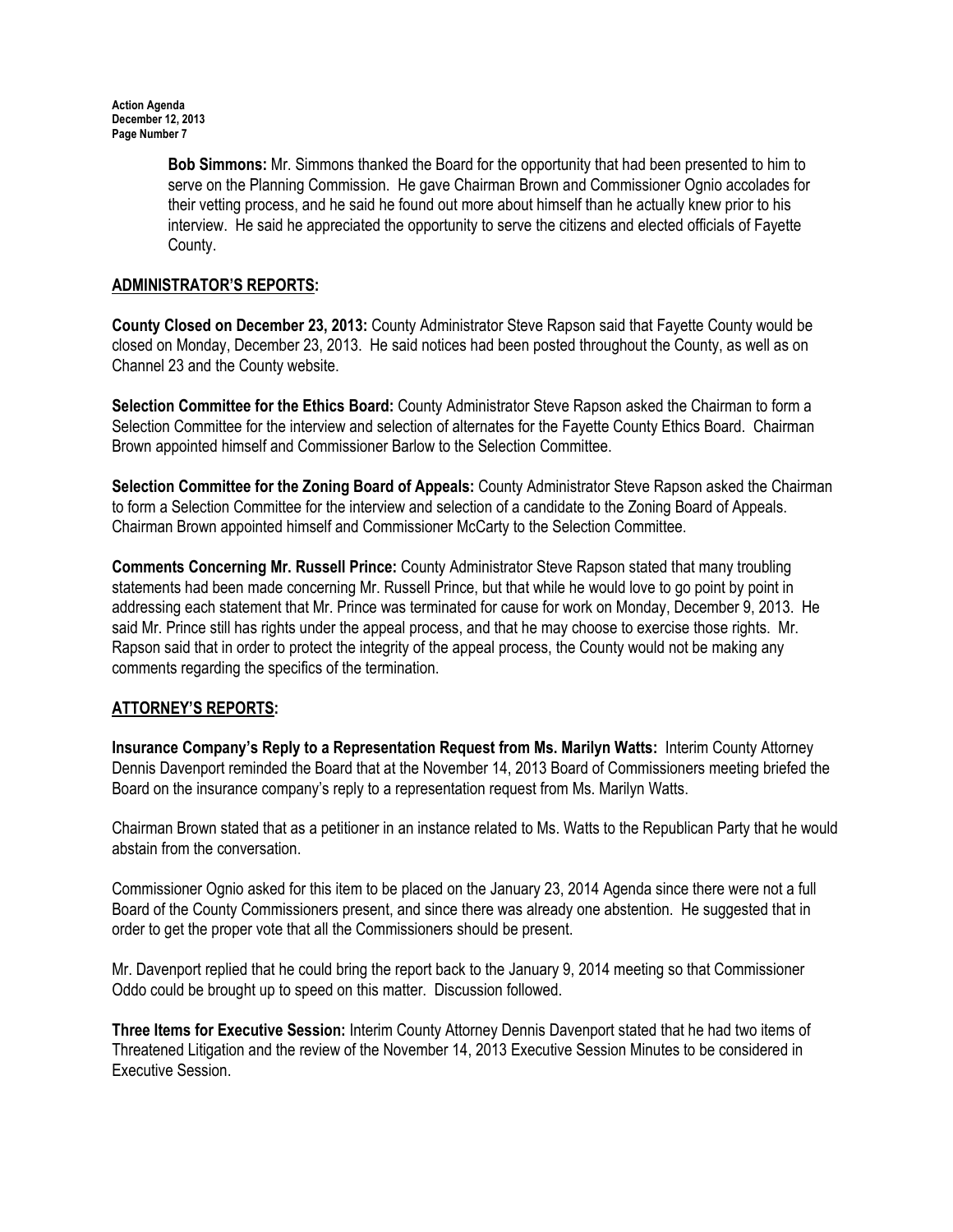### COMMISSIONERS' REPORTS:

Commissioner McCarty: Commissioner McCarty wished everyone a Merry Christmas. He asked for continued prayers for the Board of Commissioners, asked for prayers from the people, and thanked them for attending the meeting.

Commissioner Ognio: Commissioner Ognio said it was the end of the first year and that it has been an honor to serve the citizens. He said he looked forward to the rest of the years. He closed by saying "Merry Christmas" and "Happy New Year," and that he would see everybody next year.

Commissioner Barlow: Commissioner Barlow said this was the end of the first year, that it had been extremely exhilarating, and it has been something that he never thought he would be doing three years ago. He said he remembered when he first met Mr. Jim Richter about three years ago, and that he was the last person anyone thought would be sitting at the dais. He said it was his pleasure and his honor to serve the Fayette Community, and that he looked forward to doing it more often. He said he took pride in some of the accomplishments that the Commissioners have done, and as a Board they were allowed to hire the County Administrator Steve Rapson. Commissioner Barlow said Mr. Rapson gets tangled into matters, but he does typically get cleaned up. Commissioner Barlow said he had decided to start what he calls the "Team Player Award." He said he had the privilege of meeting tremendous employees throughout the past year and to spend time with them. He said he has ridden around the county with Public Works Director Phil Mallon and that he spent five hours with Environmental Management Director Vanessa Birrell touring the sanitation dump. He said it struck him that the County has true team players and so he was going to launch the Team Player Award. He said the first pin that he awarded goes to County Administrator Steve Rapson since he epitomizes what team playing is all about. He said Mr. Rapson was the most brilliant County Manager in the State of Georgia, that he is fascinated with the depth of his knowledge, and that he was truly blessed to have Mr. Rapson as a mentor. That said, Commissioner Barlow said he felt that the first Team Player pin should be awarded to Deputy County Clerk Tameca White. He said Ms. White came on board with Fayette County and, if anyone has ever come to the office they will find that she works with people from all walks of life and every department without fussing or complaining. He said she does whatever she is asked to do, and she does it with a precious smile on her face. He said she is a lovely person, and that he got to know her better when he rode with her to Savannah, Georgia. He said it has been his joy, pleasure, and honor, and that he continued to look forward to serving the citizens of Fayette County, and that he would continue to represent Fayette County with the best he has to offer. He closed his statement wishing by saying: "God Bless You, Merry Christmas, and have a wonderful New Year."

Chairman Brown: Chairman Brown read a letter from Commissioner Oddo who wished Merry Christmas to Fayette County. Chairman Brown then said that he had been an honor to work with the Board this year, that Commissioner McCarty and he had spent the first half of their tenure with really rugged times with not much that they wanted to accomplish getting accomplished. He stated that this year the Board has been on greased tracks, and that the new Commission has been very cooperative. He said the County has accomplished a lot of things, created a lot of openness in the program, and even had Commissioners pitching in when the County could not afford to put the meetings on television and on the internet. He said it was gracefully efforts all year long that made a big difference in the County. He stated that there would be a press release coming out shortly on the accomplishments by staff in 2013, and that it was amazing what everybody in each department was able to pull off on a very tight budget. He stated that there was public comment made about a personnel matter, but that there were two sides to the issue and that both sides would be heard and that the process would filter through the way it should be.